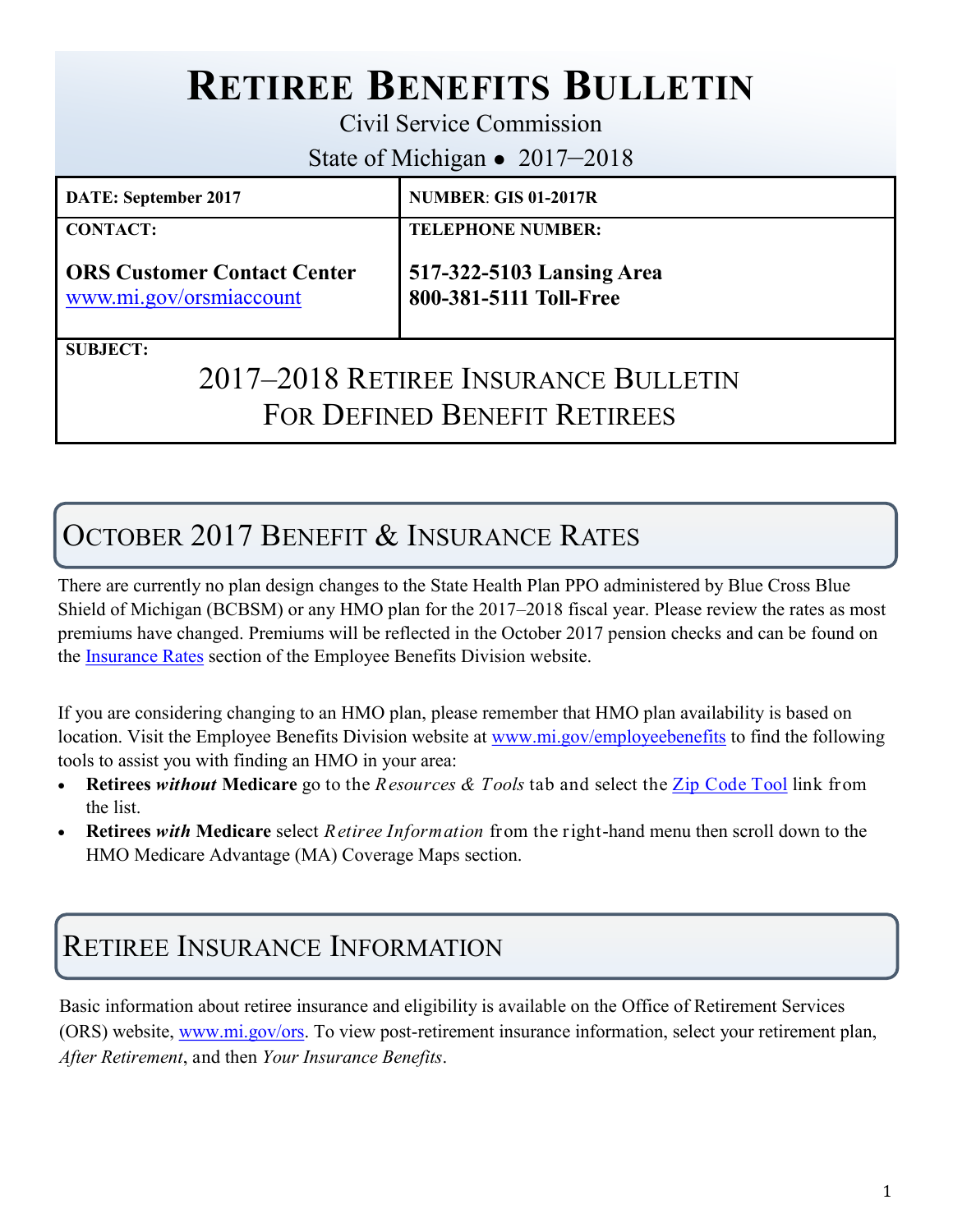## MEDICARE ELIGIBILITY

Once you become Medicare-eligible, your State retiree health care coverage becomes your secondary insurance. Generally, you are automatically enrolled in Medicare Part A and Part B once eligible. If you initially declined Part B when you became eligible, you can sign up at your local Social Security office or by calling 800-772-1213.

If you DO NOT ENROLL in Medicare Part B upon becoming eligible, your State Health Plan coverage will be treated as if Medicare coverage was in place. The State Health Plan will not reimburse that portion of an expense normally covered by Medicare Part B. If you become eligible for Medicare before age 65, be sure to enroll in Medicare Part A and Part B and enter the Medicare information online by logging in to miAccount at [www.mi.gov/orsmiaccount](http://www.mi.gov/orsmiaccount) or send the *[Insurance Enrollment/Change Request](http://www.michigan.gov/documents/orsstatedb/R0452GH_244205_7.pdf)* to ORS.

#### **You can enroll in Medicare Part A and/or Medicare Part B in the following ways**:

- Online at www.socialsecurity.gov
- Call Social Security at  $1-800-772-1213$  (TTY users  $1-800-0778$ ), Monday–Friday,  $7:00$  a.m. $-7:00$  p.m.
- In-person at your local Social Security office

**Enrolling and Making Changes for Medicare Eligible at Age 65**. If you are *already enrolled* in statesponsored retiree health and prescription-drug insurance and you, your spouse, or your dependent becomes eligible for Medicare at age 65:

• Be sure to enroll in both Medicare Parts A and B two months before turning 65. Your coverage will automatically change to a Medicare compatible plan when you turn 65. You will be contacted if your insurance carrier needs additional information.

If you are *enrolling* in state-sponsored retiree health and prescription-drug insurance and you, your spouse, or your dependent is also eligible for Medicare at the time of enrollment:

- Be sure to enroll in both Medicare Parts A and B two months before enrolling in retiree insurance.
- Submit your completed online insurance enrollment at [www.mi.gov/orsmiaccount](http://www.michigan.gov/orsmiaccount) (or, *[Insurance](http://www.michigan.gov/documents/orsstatedb/R0452GH_244205_7.pdf)  [Enrollment/Change Request](http://www.michigan.gov/documents/orsstatedb/R0452GH_244205_7.pdf)* form) and send proofs<sup>1</sup> to ORS by the 15th of the month for your coverage to begin the following month.

**Note:** If your completed *[Insurance Enrollment/Change Request](http://www.michigan.gov/documents/orsstatedb/R0452GH_244205_7.pdf)* form and proofs are received after the 15th but before the end of the month, your coverage will begin a month later. For example, if you submit your completed insurance enrollment request and proofs on July 25, your coverage will begin September 1.

**Enrolling and Making Changes for Medicare Eligible Before Age 65**. If you are *already enrolled* in statesponsored retiree health and prescription-drug insurance and you, your spouse, or your dependent becomes eligible for Medicare before age 65:

- Be sure to enroll in both Medicare Parts A and B.
- Enter your Medicare information at [www.mi.gov/orsmiaccount](http://www.michigan.gov/orsmiaccount) or send the *[Insurance Enrollment/Change](http://www.michigan.gov/documents/orsstatedb/R0452GH_244205_7.pdf)  [Request](http://www.michigan.gov/documents/orsstatedb/R0452GH_244205_7.pdf)* to the ORS to ensure you are enrolled in the correct Medicare plan.

If you are *enrolling* in state-sponsored retiree health and prescription-drug insurance and you, your spouse, or your dependent becomes eligible for Medicare before age 65:

- Be sure to enroll in both Medicare Parts A and B.
- Submit your completed online insurance enrollment at [www.mi.gov/orsmiaccount](http://www.michigan.gov/orsmiaccount) (or *[Insurance](http://www.michigan.gov/documents/orsstatedb/R0452GH_244205_7.pdf)  [Enrollment/Change Request](http://www.michigan.gov/documents/orsstatedb/R0452GH_244205_7.pdf)* forms and send proofs to ORS by the 15th of the month for your coverage to begin the following month.

**Note:** If your completed *[Insurance Enrollment/Change Request](http://www.michigan.gov/documents/orsstatedb/R0452GH_244205_7.pdf)* form and proofs are received after the 15th but before the end of the month, your coverage will begin a month later. For example, if you submit your completed insurance enrollment request and proofs on July 25, your coverage will begin September 1.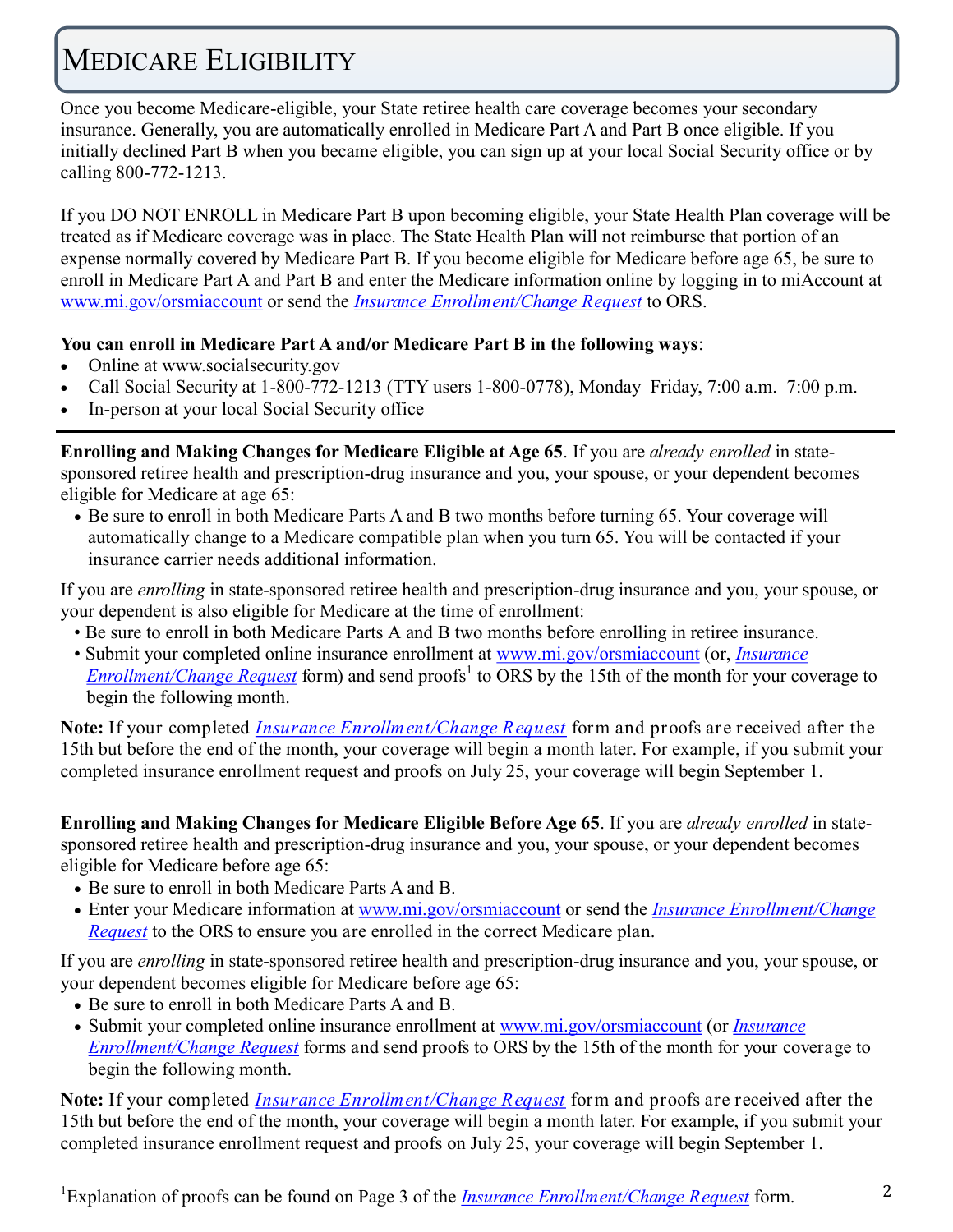#### ENROLLING AND MAKING CHANGES

If you wish to enroll in or make changes to your state-sponsored retiree health, prescription drug, dental, or vision insurance plans, go to [www.mi.gov/orsmiaccount](http://www.michigan.gov/orsmiaccount) to log in to your miAccount, or use the *[Insurance](http://www.michigan.gov/documents/orsstatedb/R0452GH_244205_7.pdf)  [Enrollment/Change Request](http://www.michigan.gov/documents/orsstatedb/R0452GH_244205_7.pdf)* form available on the ORS website at [www.mi.gov/ors.](http://www.michigan.gov/ors) Simply select your retirement system, go to the Forms and Publications page, and print the form. Send the completed form and required proofs<sup>1</sup> to:

> Office of Retirement Services P.O. Box 30171 Lansing, MI 48909

#### ENROLLMENT WAITING PERIOD

As a pension recipient, you are not restricted to an open enrollment window to enroll in or make changes to your insurance plans.

Changes to enrollments or new enrollments that occur later than the month you terminate employment are normally subject to a **six-month waiting period** after ORS receives your enrollment form and all required proofs.

The normal six-month waiting period is **not applied** when you or a dependent has an involuntary loss of other group coverage or a change in your family status (e.g., marriage, death, divorce). If ORS receives your completed insurance enrollment online in [miAccount](https://ssprd.state.mi.us/wss/security/login.do?method=showLogin&retirementSystemId=1030) or an *[Insurance Enrollment/Change Request](http://www.michigan.gov/documents/orsstatedb/R0452GH_244205_7.pdf)* form, along with proof of your loss of coverage within 30 days of the event, there will be no gap in your coverage.

If you are currently enrolled in an HMO, you must remain in that HMO for six months before switching to the State Health Plan PPO, unless the coverage is no longer available. If coverage is no longer available, you must submit an online insurance enrollment in [miAccount](https://ssprd.state.mi.us/wss/security/login.do?method=showLogin&retirementSystemId=1030) or complete and submit an *[Insurance Enrollment/Change](http://www.michigan.gov/documents/orsstatedb/R0452GH_244205_7.pdf)  [Request](http://www.michigan.gov/documents/orsstatedb/R0452GH_244205_7.pdf)* form and required proofs to ORS.

To switch from one HMO to another HMO, or to change from the State Health Plan PPO to an HMO, there is no six-month waiting period. To process the change, submit an online insurance enrollment in [miAccount](https://ssprd.state.mi.us/wss/security/login.do?method=showLogin&retirementSystemId=1030) or complete and submit an *[Insurance Enrollment/Change Request](http://www.michigan.gov/documents/orsstatedb/R0452GH_244205_7.pdf)* form and required proofs to ORS.

<sup>1</sup>Explanation of proofs can be found on Page 3 of the *[Insurance Enrollment/Change Request](http://www.michigan.gov/documents/orsstatedb/R0452GH_244205_7.pdf)* form.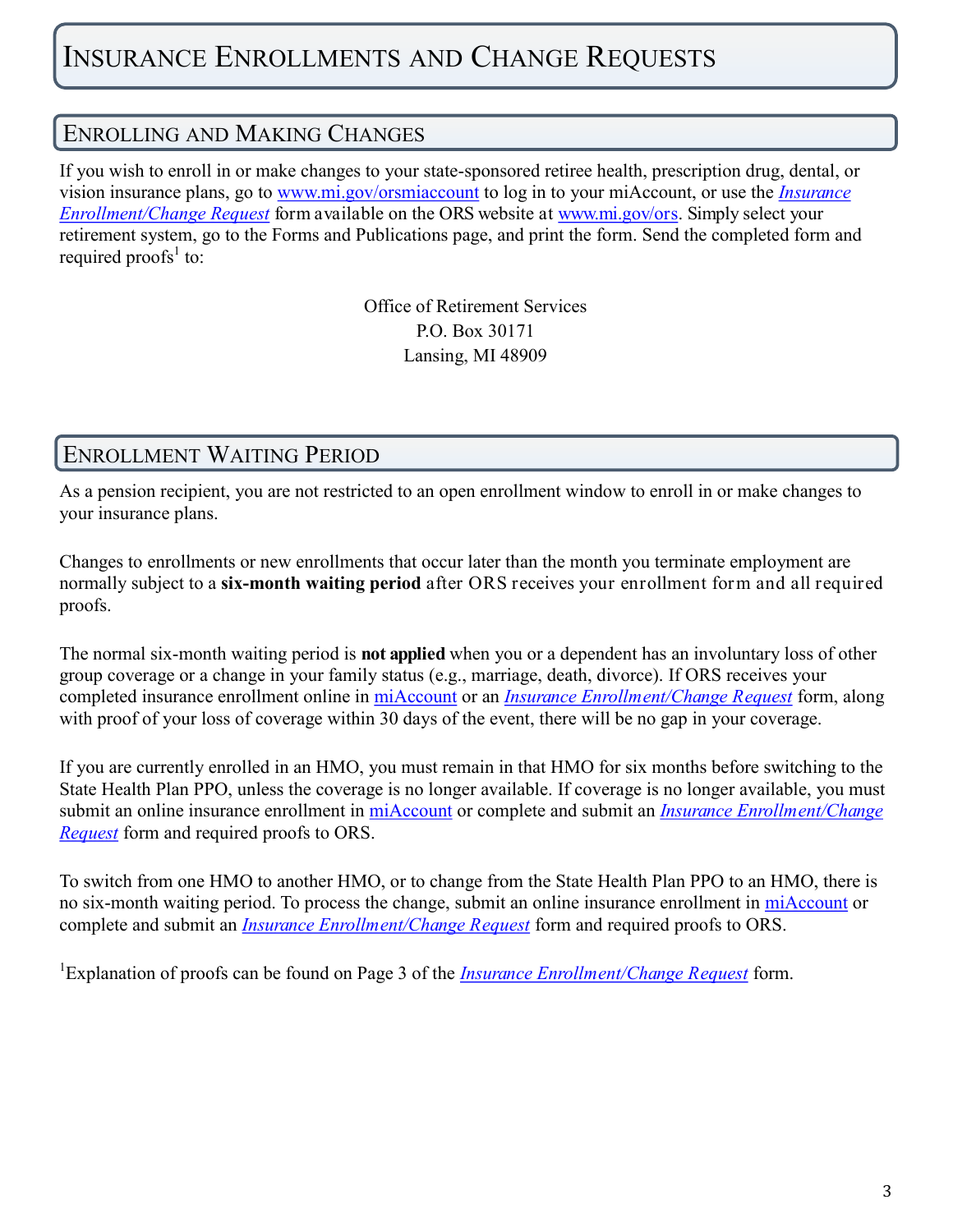## STATE HEALTH PLAN PPO MEMBERS

**Durable Medical Equipment, Prosthetics and Orthotics, and Medical Supplies.** Services for you and your dependents are administered through BCBSM. To receive services without any out-of-pocket costs for non-Medicare retirees, you must use a participating BCBSM provider. If services are received from a nonparticipating provider, you will be responsible for 20% of the approved amount plus the difference between the charge and the BCBSM-approved amount. To receive services without any out-of-pocket costs for Medicare retirees, you must seek services from a provider that participates with Medicare.

**Blue Health Connection.** This disease management program provides health educational materials, online health resources, and a 24-[Hour Nurse Help Line](http://www.bcbsm.com/index/members/health-wellness/nurse-line.html) at 800-775-2583.

## VISION & DENTAL PLANS

There are no plan design changes to the State Retiree Dental Plan administered by Delta Dental of Michigan. Additionally, there will be no plan design changes to the State Retiree Vision Plan administered by BCBSM in partnership with Vision Service Plan<sup>®</sup> for the 2017–2018 fiscal year.

There are no changes to the Vision and Dental premiums for the 2017–2018 plan year.

For questions contact:

#### **Office of Retirement Services (ORS)**

**Lansing Area** 517-322-5103

**Toll-Free** 800-381-5111

[www.mi.gov/orsmiaccount](https://ssprd.state.mi.us/wss/security/login.do?method=showLogin&retirementSystemId=1030)